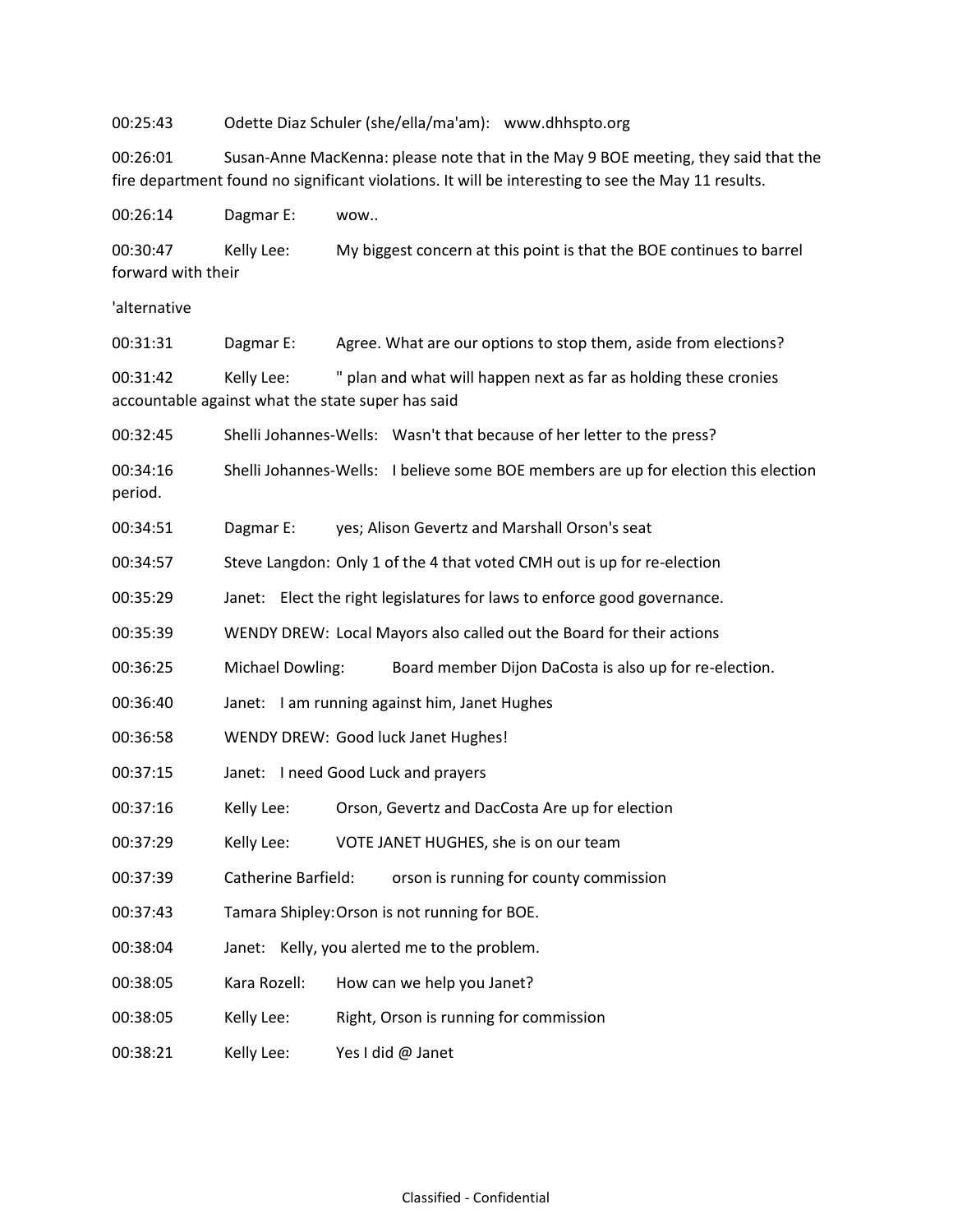00:38:21 Odette Diaz Schuler (she/ella/ma'am): All pertinent articles on the saga are filed chronologically at https://www.dhhspto.org/modernize-dhhs for your reading pleasure

00:38:26 Whitney McGinniss: I am one of the candidates running for Orson's open seat.

00:38:40 Janet: Call people, get them to put out signs. We can get a call list

00:38:50 Kara Rozell: Early voting until May 20. Election Day May 24

00:39:10 Kelly Lee: Whitney, you have my vote....by fear with 4 candidates is not ending up with the BEST candidate ;/

00:39:18 Odette Diaz Schuler (she/ella/ma'am): Let's please keep the chat focused on Task Force discussion, please

00:39:37 Tamara Shipley:Actually - to correct something Ken said … Pierce abstained from the superintendent vote.

00:39:44 Kelly Lee: Fair - so emotional

00:40:02 Janet: Yes, good direction

00:40:03 Kara Rozell: Agreed, Odette. Thanks for keeping us on track.

00:42:03 Rob MacGregor: Is not accurate that Orson is running for Jeff Rader Dekalb County Commissioner position as Jeff vacates it?

00:42:20 Leigh Hopkins: Will Woods give a newly elected board another chance to submit their plan, assuming 3 board members get replaced?

00:42:27 Rob MacGregor: I meant accurate?

00:42:34 Janet: I am fighting for Druid Hills even though not in my district

00:43:21 Catherine Barfield: Who else thinks option #3 - Board doesn't meet - is the most likely outcome?

00:43:46 iPhone: I'm afraid option 3 will indeed happen.

00:44:26 Valarie Basheda: How aware are the other schools on the list that their funding is in jeopardy?

00:44:35 Jenine Milum: Voting for "anointed by the establishment" candidates means more of the same

00:45:59 Whitney McGinniss: The other school projects were already in jeopardy because of Ms. Hill's Priority 1-3 deferred maintenance plan. There wouldn't even be money left for the other projects.  $\left(\cdot\right)$ 

00:47:39 Dan Whisenhunt: Ken, my prediction is there will be no more board meetings until after May 24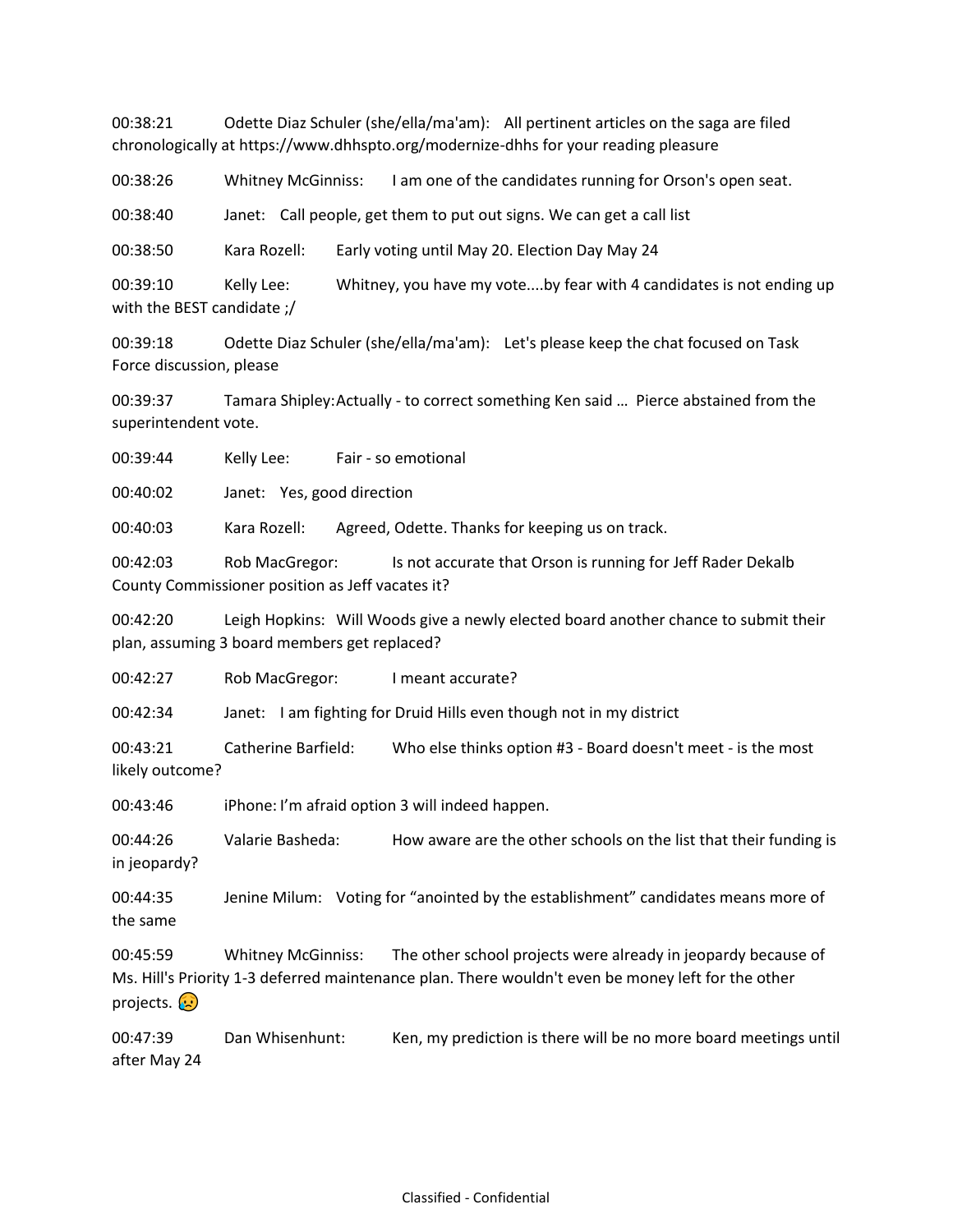00:48:39 Dan Whisenhunt: Tamara, I would love to know who holds the board accountable re: ethics / campaign finance issues. As I understand it there currently is not an ethics authority for the BOE

| 00:49:14 | Catherine Barfield: | Ethics? HA!                                                                               |
|----------|---------------------|-------------------------------------------------------------------------------------------|
| 00:49:32 | Dan Whisenhunt:     | they do have an ethics code                                                               |
| 00:49:37 | Dan Whisenhunt:     | they're supposed to be following                                                          |
| 00:49:39 | Kelly Lee:          | Indeed, ethics.                                                                           |
| 00:49:44 | Dan Whisenhunt:     | but if they don't, who enforces that?                                                     |
| 00:49:50 |                     | Janet: I think there is an Ethics Committee but inside the system. It needs to be outside |
| 00:49:52 | Dan Whisenhunt:     | that's one question I haven't gotten a clear answer to                                    |
| 00:49:57 |                     | Susan-Anne MacKenna: She also could not hire; her chief of staff was hired four months    |

before she was hired.

00:50:22 Leigh Hopkins: or board member training?

00:50:38 Jenine Milum: -Gwinnet has twice the students but have the administrative staff. Talk to Gwinnett

00:50:53 Jenine Milum: Half-not have

00:51:05 sbinney: Mr Brown and the Board work together. Bypassing the superintendent, who ever it is.

00:51:20 Catherine Barfield: Gwinnett has been well run for many years.

00:52:15 Kara Rozell: Amazing work on PR!

00:53:52 Rob MacGregor: What happened to Uhry Theater? The latest pictures the students took show no carpet, no window curtains, No floor lighting that the neighborhood paid for in the early 2000's. Thousands of dollars were spent on the theater renovation. Yet it appears the school district got rid undid the renovations.

00:54:25 Janet: The Dekalb bureaucracy is unelected, no accountability, incompetent, too many conflicts of interest, possibly corrupt. The source of the problem. Cut bureaucracy by 50%.

00:54:36 Odette Diaz Schuler (she/ella/ma'am): TO JOIN ONE OF THE WORKSTREAMS, PLEASE VISIT THIS FORM: https://forms.gle/vg82R6njJvs4Luq69

00:54:52 Doug Little: I thought I remember in a meeting a while back where Marshall Orson tried to put the ethics committee back together and it was voted down?

00:55:12 Kelly Lee: Amen Steve

00:55:12 Odette Diaz Schuler (she/ella/ma'am): AGAIN, please keep chat discussion focused on the topic at hand. No campaigning and no free-form complaining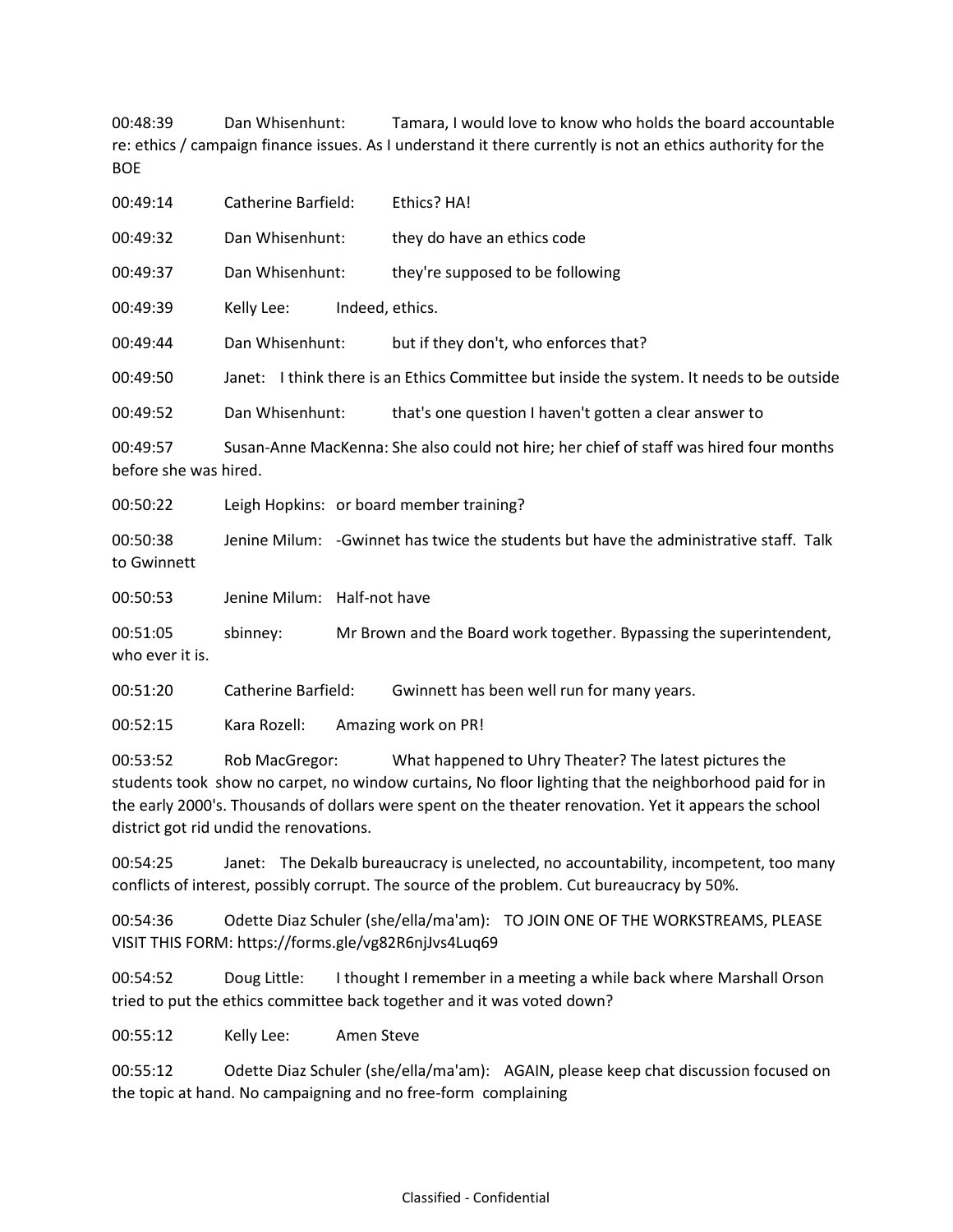00:56:13 Ted Golden: Lakeside High School received coverage last week about the conditions in their school. At what point can some one step forward and request that all DeKalb County Schools assess the current conditions with verification so that we know how many schools are in poor condition.

00:57:19 Whitney McGinniss: @Ted. That is essentially what was done last year with the CMP. I believe ~55-60% of DCSD schools are in "poor" condition (or worse)

00:57:30 Kelly Lee: With all due respect Odette, I welcome well informed complaints here, that can help us build a long termfuture plan.

00:57:46 Whitney McGinniss: https://www.dekalbschoolsga.org/comprehensive-master-plan/

00:59:28 Catherine Barfield: The condition of the HVAC in these buildings is appalling given COVID

01:01:16 James Morey: I admire the parent service ethic, but these are non-trivial jobs for professionals.

01:01:52 Janet: I think it is best to be informed about all of the districts. That is why I am here even though I am running in another district Thank you for this organization. District 6 needs this type of advocacy.

01:01:54 Candice D. McKinley, Esq.: Just in case we don't get the full modernization. Can we get ahead of the next board meeting and put our own list of repairs/upgrades together? Somewhat of a demand list to our Board. Excluding what we will voluntarily get done on Red Devil Summer Work Days.

01:01:55 David Price: Is Sunday an option too?

01:01:56 WENDY DREW: Thank you to all the Red Devil leaders and team! I'll see you at Summer work days. How can someone quickly get a suggested script and distribution list to customize a message/email to Board members and elected officials. Easy way to get mass engagement.

01:04:03 Wendy Hamilton: Are there properly sized HEPA air purifiers in every classroom at DHHS? Fernbank's foundation purchased them for every room. Has this been considered by the PTA or Foundation?

01:04:08 Ted Golden: Please be aware that these sinks didn't fall off the wall by themselves. There needs to be some discussion about how to prevent the destruction of these accommodations by our students.

01:04:19 Rep Becky Evans< HD 83: Ken and Tamara, I would like to say a few words, is that possible?

01:04:40 Michael Dowling: Exterior paint on the old part of DHHS May present lead hazards. The PTA paid Trey Palmer to repair, prime, and repaint several of the exterior doorways over a summer around 2009 or 2010. I suggest reviewing any painting plans with him or a painting professional. It is not trivial to correctly remediate that situation.

01:05:10 Candice D. McKinley, Esq.: We also have to cognizant of any liability issues of work done by lay people and/or general contractors.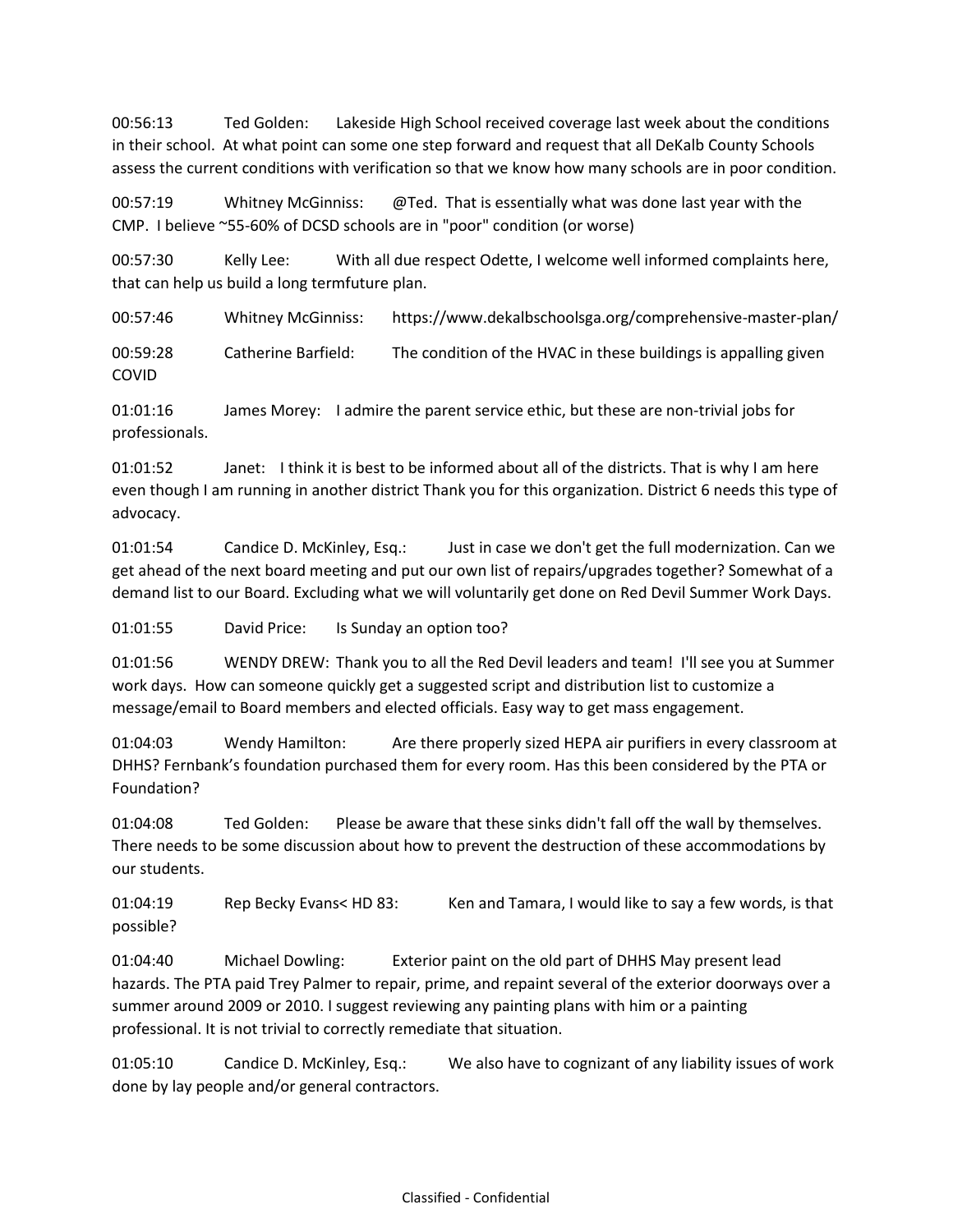01:05:19 Rep Becky Evans< HD 83: becky@beckyevans.com

01:05:24 Whitney McGinniss: @Michael - good point about lead. At Laurel Ridge parents were not allowed to do any painting

01:05:36 Whitney McGinniss: ...for that very reason

01:05:44 Odette Diaz Schuler (she/ella/ma'am): Form to join committees: https://forms.gle/vg82R6njJvs4Luq69

01:07:41 Dan Whisenhunt: Turner bailed on the delegation twice, I heard

01:08:02 Shelli Johannes-Wells: Do we have a list of just have to make the school safe and healthy outside of #modernization so we can prioritize?

01:08:25 Shelli Johannes-Wells: Doesn't Watson's child go to DHHS?

01:08:42 Dan Whisenhunt: yep

01:08:54 CATHY ZEDD: There is not any jurisdiction over lead paint issues from any governing body in school facilities that house children over 6 years of age.

01:09:08 Shelli Johannes-Wells: Where is she as a parent? If she no longer works for Dekalb can we get her involved?

01:09:11 Kim Goldsmith: Last summer parents and kids repainted the gym lobby through the Druid Hills Athletic Association. It was disgusting, but it looks so much better now! We paid a professional to paint the ceiling and the front doors. We purchased paint trays, rollers, and brushes that we still have and could use again this summer. Also I got to be an expert at painting brick, which is no joke!

01:09:18 Dan Whisenhunt: no meeting will happen before May 24

01:09:40 Dan Whisenhunt: if they do before, they will call it to remove Druid Hills again

01:10:17 Alistair Wells: MS Evans can you be specific on what you will be doing to get DHSS back open the list?

01:10:30 Dan Whisenhunt: she can't do anything, unfortunately\

01:10:38 Alistair Wells: and how we can help?

01:11:21 Susanna: Is there more us students can do? People are aching to make a difference for our school.

01:11:54 Shelli Johannes-Wells: Do we have any funds to help pay for painters and plumbers? Some of the repairs are beyond parents.

01:12:46 Karen Droze: Students can attend the work days in June, correct?

01:13:40 Janet: I don't know why the Board of Health is not involved. I worked developing a therapeutic fostercare program under the Board of Health in the nineties. Each home had stringent safety requirements.